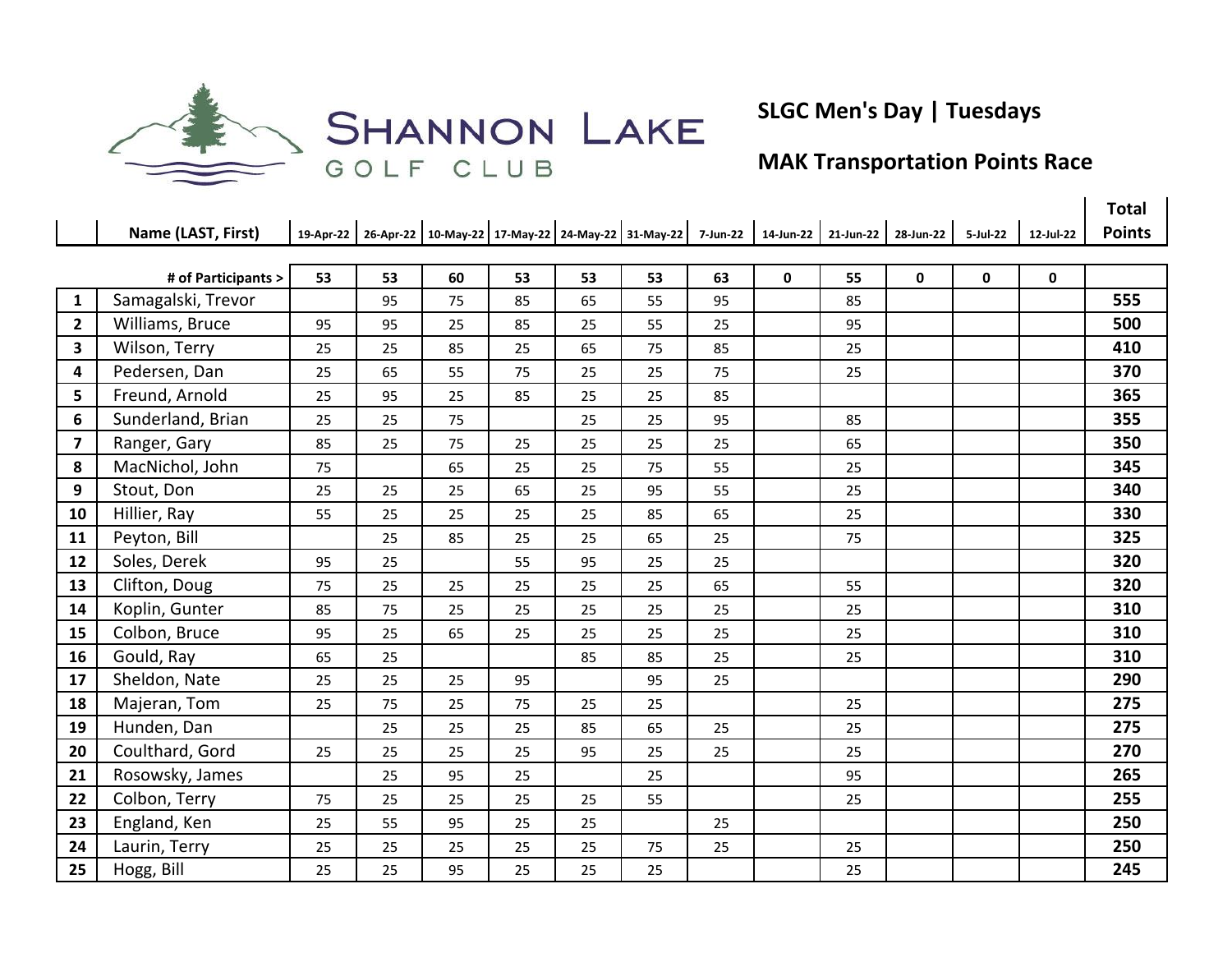| 26 | Basson, Fred       | 25 |    | 65 | 55 | 65 |    | 25 |    |  | 235 |
|----|--------------------|----|----|----|----|----|----|----|----|--|-----|
| 27 | Turk, Don          |    | 85 | 25 | 25 | 25 | 25 | 25 | 25 |  | 235 |
| 28 | Matthewson, Wayne  | 25 | 55 | 25 | 25 | 25 | 25 | 25 | 25 |  | 230 |
| 29 | O'Connor, Jim      | 25 | 25 | 25 | 25 | 25 | 25 | 25 | 55 |  | 230 |
| 30 | Albrecht, Gux      | 65 | 85 |    | 25 | 25 |    | 25 |    |  | 225 |
| 31 | Folk, Dwight       | 25 |    | 25 | 25 | 75 |    | 75 |    |  | 225 |
| 32 | Litt, Peter        | 25 | 25 | 25 | 25 | 75 |    | 25 | 25 |  | 225 |
| 33 | Fish, Gerry        | 25 | 25 | 25 | 25 |    | 25 | 75 | 25 |  | 225 |
| 34 | Harding, Bill      | 25 |    |    | 95 | 95 |    |    |    |  | 215 |
| 35 | Slade, Mark        | 25 |    | 25 | 65 | 25 | 25 | 25 | 25 |  | 215 |
| 36 | Zarowny, Clay      | 25 | 25 | 25 |    | 25 | 25 | 25 | 65 |  | 215 |
| 37 | Dodd, Wayne        | 25 | 25 | 25 | 25 | 55 | 25 | 25 |    |  | 205 |
| 38 | Webb, Tony         |    | 65 | 25 |    | 85 |    | 25 |    |  | 200 |
| 39 | Johnston, Doug     | 25 | 25 | 25 | 25 | 25 | 25 | 25 | 25 |  | 200 |
| 40 | Neilson, Gord      | 25 | 25 | 25 | 25 | 25 | 25 | 25 | 25 |  | 200 |
| 41 | Carter, James      | 85 | 85 | 25 |    |    |    |    |    |  | 195 |
| 42 | Morrow, TJ         | 25 | 25 |    | 25 |    | 85 | 25 |    |  | 185 |
| 43 | Kerrison, Kim      | 25 | 55 |    |    | 75 |    |    | 25 |  | 180 |
| 44 | Hoiss, Ryan        | 55 |    | 25 | 25 |    | 25 | 25 | 25 |  | 180 |
| 45 | Crosby, Neil       | 25 |    | 25 | 55 |    | 25 | 25 | 25 |  | 180 |
| 46 | Vinoly, Jim        |    |    | 55 | 25 | 25 | 25 | 25 | 25 |  | 180 |
| 47 | Oliver, John       | 65 |    | 85 |    |    |    | 25 |    |  | 175 |
| 48 | Sapinsky, Carl     | 25 | 25 | 25 | 25 |    | 25 | 25 | 25 |  | 175 |
| 49 | McLellan, Mitch    | 25 | 25 | 25 |    | 25 | 25 | 25 | 25 |  | 175 |
| 50 | Mickiewicz, Nathan |    |    | 25 | 65 |    |    |    | 85 |  | 175 |
| 51 | Preston, Larry     | 55 | 25 | 25 | 25 |    |    | 25 |    |  | 155 |
| 52 | McLeod, Norm       | 25 |    |    | 75 |    | 25 | 25 |    |  | 150 |
| 53 | Biccum, Corey      | 25 | 25 | 25 | 25 |    |    | 25 | 25 |  | 150 |
| 54 | Thiessen, Fred     | 25 | 25 | 25 |    | 25 |    | 25 | 25 |  | 150 |
| 55 | Fleischacker, Jim  | 25 |    | 25 | 25 | 25 |    | 25 | 25 |  | 150 |
| 56 | Speckman, Rick     |    |    |    |    | 25 | 25 |    | 95 |  | 145 |
| 57 | Oliver, Bob        |    |    |    |    |    | 65 |    | 75 |  | 140 |
| 58 | Morrow, Clint      |    | 25 | 25 |    | 55 |    |    | 25 |  | 130 |
| 59 | West, Mark         |    |    | 55 |    | 25 |    | 25 | 25 |  | 130 |
| 60 | Bouncharean, Narin |    | 25 |    | 25 | 25 | 25 | 25 |    |  | 125 |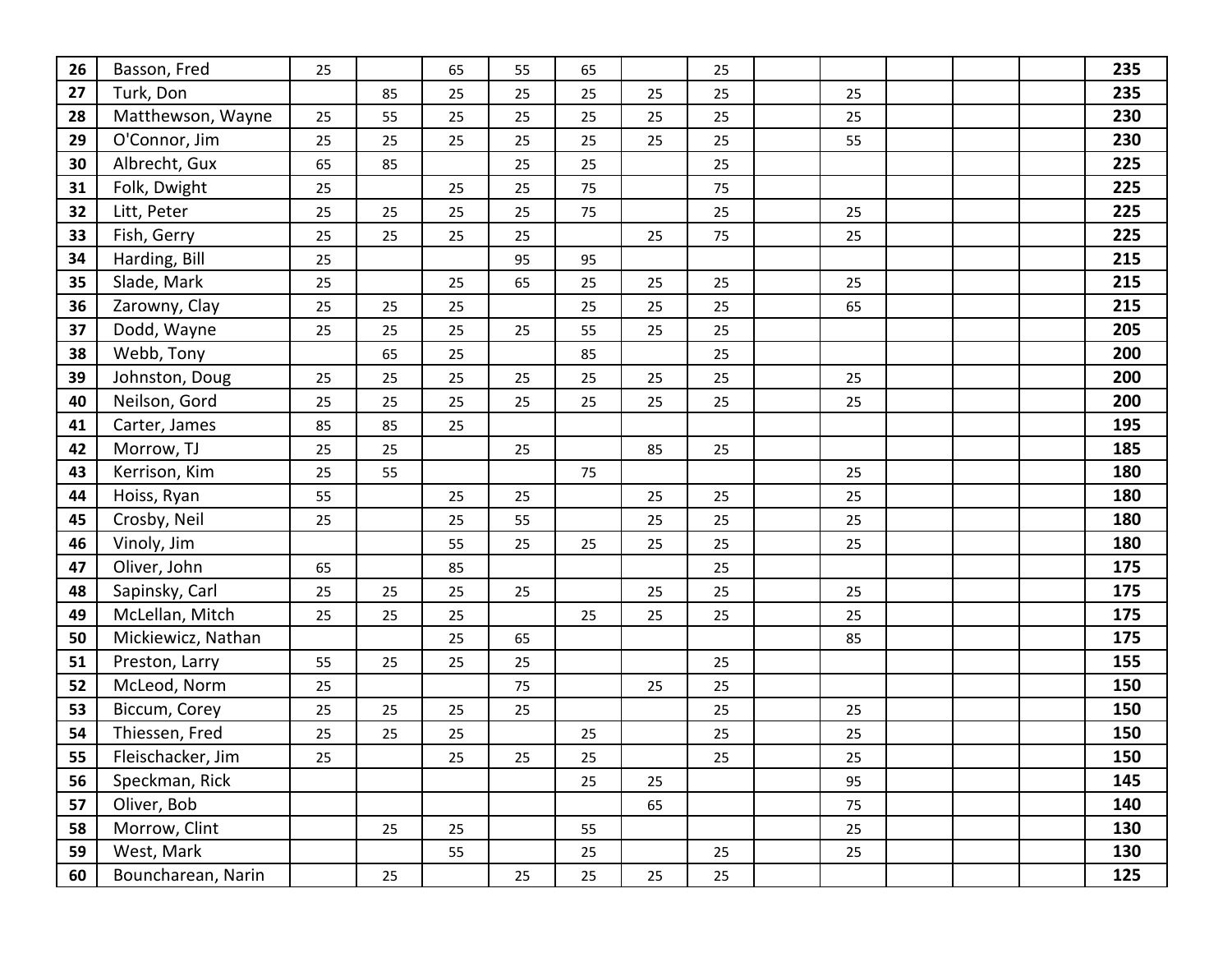| 61 | Wilson, Tyler      |    | 25 |    | 95 |    |    |    |    |  | 120 |
|----|--------------------|----|----|----|----|----|----|----|----|--|-----|
| 62 | Rehill, Dave       |    | 65 |    |    |    |    | 25 | 25 |  | 115 |
| 63 | Saunders, Jeff     |    |    |    |    |    | 25 | 65 | 25 |  | 115 |
| 64 | Fullerton, Charles |    |    |    |    |    |    | 85 | 25 |  | 110 |
| 65 | Laflamme, Radar    |    |    | 25 |    |    |    | 55 | 25 |  | 105 |
| 66 | MacDonald, Dale    |    | 25 |    | 25 | 25 | 25 |    |    |  | 100 |
| 67 | Graham, Ed         | 25 |    |    |    | 25 | 25 |    | 25 |  | 100 |
| 68 | Purtelance, Joe    |    |    |    |    |    | 95 |    |    |  | 95  |
| 69 | Casparie, Bradie   |    |    |    |    |    |    | 95 |    |  | 95  |
| 70 | Harbaruk, Darrell  |    |    |    |    |    |    | 25 | 65 |  | 90  |
| 71 | Braich, Harleen    |    |    |    |    | 55 | 25 |    |    |  | 80  |
| 72 | Costley, Cam       |    | 75 |    |    |    |    |    |    |  | 75  |
| 73 | Smye, Russ         | 25 | 25 | 25 |    |    |    |    |    |  | 75  |
| 74 | Joshi, Karan       |    |    |    |    | 25 | 25 | 25 |    |  | 75  |
| 75 | Landry, Dode       | 25 |    |    |    |    | 25 | 25 |    |  | 75  |
| 76 | Hollmen, Jared     |    |    |    |    |    |    |    | 75 |  | 75  |
| 77 | Lanz, Brian        |    |    |    |    |    |    |    | 55 |  | 55  |
| 78 | Burton, Bill       | 25 | 25 |    |    |    |    |    |    |  | 50  |
| 79 | Ammerlaan, Len     | 25 |    | 25 |    |    |    |    |    |  | 50  |
| 80 | Alton, Wayne       |    |    |    | 25 | 25 |    |    |    |  | 50  |
| 81 | Neels, Tyler       |    |    |    | 25 |    |    | 25 |    |  | 50  |
| 82 | Sibbald, Greg      | 25 |    |    |    |    |    |    |    |  | 25  |
| 83 | Fugedi, Tom        |    | 25 |    |    |    |    |    |    |  | 25  |
| 84 | Robb, Bob          |    | 25 |    |    |    |    |    |    |  | 25  |
| 85 | Ficociello, Gino   |    |    | 25 |    |    |    |    |    |  | 25  |
| 86 | Rhode, Dennon      |    |    | 25 |    |    |    |    |    |  | 25  |
| 87 | Jones, Rhys        |    |    | 25 |    |    |    |    |    |  | 25  |
| 88 | Ferguson, Michael  |    |    | 25 |    |    |    |    |    |  | 25  |
| 89 | Purdy, Michael     |    |    | 25 |    |    |    |    |    |  | 25  |
| 90 | Carter, Russ       |    |    | 25 |    |    |    |    |    |  | 25  |
| 91 | Moore, Rob         |    |    | 25 |    |    |    |    |    |  | 25  |
| 92 | Vermillion, Roy    |    |    |    | 25 |    |    |    |    |  | 25  |
| 93 | Carswell, Tanner   |    |    |    | 25 |    |    |    |    |  | 25  |
| 94 | Smutko, Ryan       |    |    |    |    | 25 |    |    |    |  | 25  |
| 95 | Plocktis, Paul     |    |    |    |    | 25 |    |    |    |  | 25  |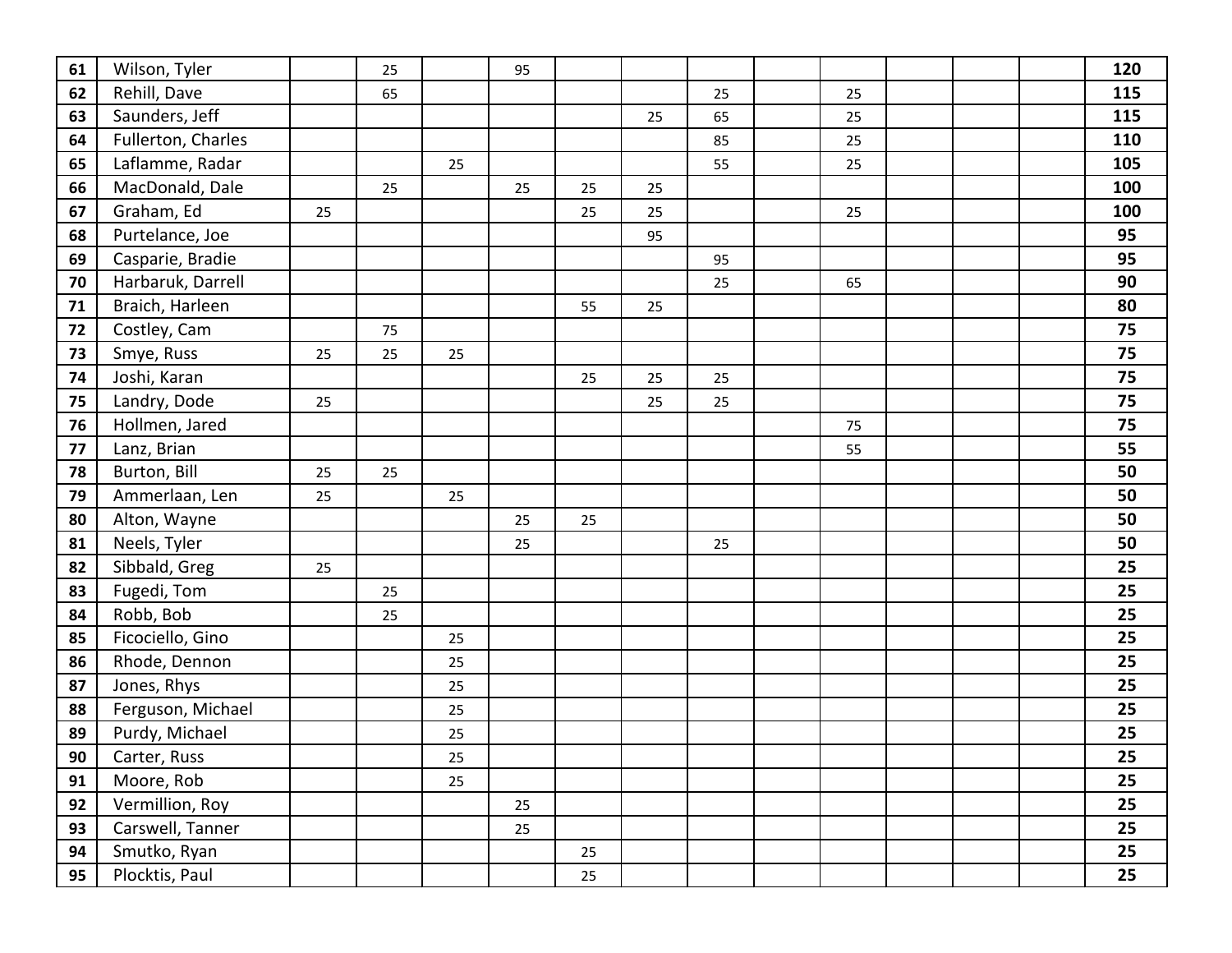| 96  | Kondra, Adam     |  |  | 25 |        |    |  | 25          |
|-----|------------------|--|--|----|--------|----|--|-------------|
| 97  | Macdonald, Scott |  |  | 25 |        |    |  | 25          |
| 98  | Kondra, Ron      |  |  | 25 |        |    |  | 25          |
| 99  | Macdonald, Neil  |  |  |    | 25     |    |  | 25          |
| 100 | Trenton, Jack    |  |  |    | 25     |    |  | 25          |
| 101 | Merkley, Reg     |  |  |    | 25     |    |  | 25          |
| 102 | Fish, Jim        |  |  |    | $25\,$ |    |  | 25          |
| 103 | Hunt, Joel       |  |  |    | 25     |    |  | 25          |
| 104 | Abdalla, Fraser  |  |  |    |        | 25 |  | 25          |
| 105 | Gulash, Lyle     |  |  |    |        | 25 |  | 25          |
| 106 | Mckay, Brian     |  |  |    |        | 25 |  | 25          |
| 107 |                  |  |  |    |        |    |  | $\mathbf 0$ |
| 108 |                  |  |  |    |        |    |  | $\pmb{0}$   |
| 109 |                  |  |  |    |        |    |  | $\pmb{0}$   |
| 110 |                  |  |  |    |        |    |  | $\mathbf 0$ |
| 111 |                  |  |  |    |        |    |  | $\pmb{0}$   |
| 112 |                  |  |  |    |        |    |  | $\mathbf 0$ |
| 113 |                  |  |  |    |        |    |  | $\mathbf 0$ |
| 114 |                  |  |  |    |        |    |  | $\mathbf 0$ |
| 115 |                  |  |  |    |        |    |  | $\mathbf 0$ |
| 116 |                  |  |  |    |        |    |  | $\pmb{0}$   |
| 117 |                  |  |  |    |        |    |  | $\mathbf 0$ |
| 118 |                  |  |  |    |        |    |  | $\pmb{0}$   |
| 119 |                  |  |  |    |        |    |  | $\mathbf 0$ |
| 120 |                  |  |  |    |        |    |  | $\pmb{0}$   |
| 121 |                  |  |  |    |        |    |  | $\mathbf 0$ |
| 122 |                  |  |  |    |        |    |  | $\mathbf 0$ |
| 123 |                  |  |  |    |        |    |  | $\pmb{0}$   |
| 124 |                  |  |  |    |        |    |  | $\mathbf 0$ |
| 125 |                  |  |  |    |        |    |  | $\pmb{0}$   |
| 126 |                  |  |  |    |        |    |  | $\pmb{0}$   |
| 127 |                  |  |  |    |        |    |  | $\pmb{0}$   |
| 128 |                  |  |  |    |        |    |  | $\pmb{0}$   |
| 129 |                  |  |  |    |        |    |  | $\pmb{0}$   |
| 130 |                  |  |  |    |        |    |  | $\mathbf 0$ |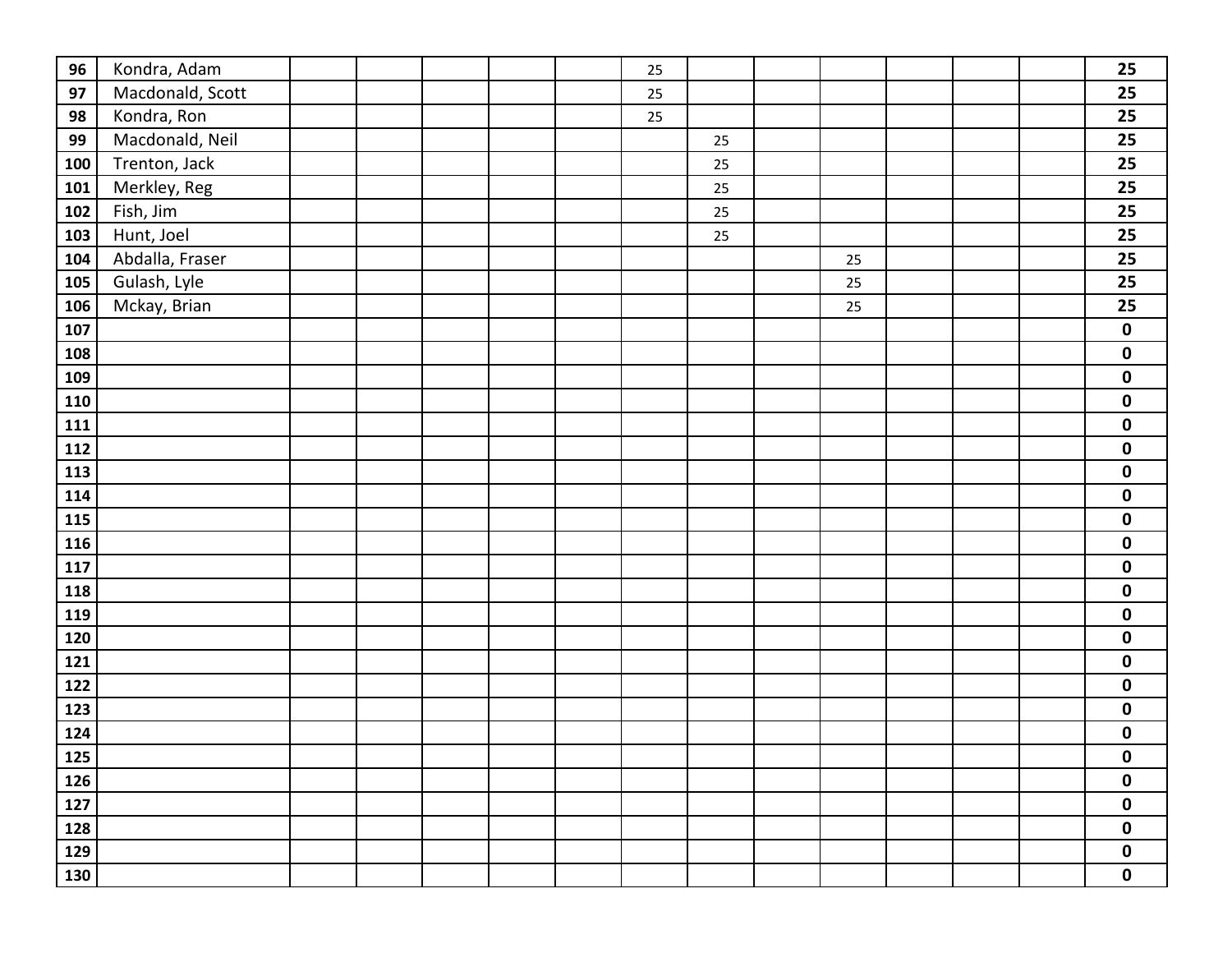| 131             |  |  |  |  |  |  | $\pmb{0}$               |
|-----------------|--|--|--|--|--|--|-------------------------|
| 132             |  |  |  |  |  |  | $\pmb{0}$               |
| 133             |  |  |  |  |  |  | $\pmb{0}$               |
| 134             |  |  |  |  |  |  | $\pmb{0}$               |
| <b>135</b>      |  |  |  |  |  |  | $\pmb{0}$               |
| <b>136</b>      |  |  |  |  |  |  | $\pmb{0}$               |
| 137             |  |  |  |  |  |  | $\pmb{0}$               |
| 138             |  |  |  |  |  |  | $\pmb{0}$               |
| <b>139</b>      |  |  |  |  |  |  | $\pmb{0}$               |
| 140             |  |  |  |  |  |  | $\pmb{0}$               |
| 141             |  |  |  |  |  |  | $\pmb{0}$               |
| 142             |  |  |  |  |  |  | $\pmb{0}$               |
| 143             |  |  |  |  |  |  | $\pmb{0}$               |
| 144             |  |  |  |  |  |  | $\pmb{0}$               |
| <b>145</b>      |  |  |  |  |  |  | $\mathbf 0$             |
| 146             |  |  |  |  |  |  | $\mathbf 0$             |
| 147             |  |  |  |  |  |  | $\pmb{0}$               |
| 148             |  |  |  |  |  |  | $\pmb{0}$               |
| 149             |  |  |  |  |  |  | $\pmb{0}$               |
| <b>150</b>      |  |  |  |  |  |  | $\pmb{0}$               |
| $\frac{1}{151}$ |  |  |  |  |  |  | $\pmb{0}$               |
| 152             |  |  |  |  |  |  | $\pmb{0}$               |
| <b>153</b>      |  |  |  |  |  |  | $\pmb{0}$               |
| 154             |  |  |  |  |  |  | $\pmb{0}$               |
| <b>155</b>      |  |  |  |  |  |  | $\pmb{0}$               |
| <b>156</b>      |  |  |  |  |  |  | $\mathbf 0$             |
| 157             |  |  |  |  |  |  | $\pmb{0}$               |
| <b>158</b>      |  |  |  |  |  |  | $\pmb{0}$               |
| 159<br>160      |  |  |  |  |  |  | $\pmb{0}$               |
|                 |  |  |  |  |  |  | $\overline{\mathbf{0}}$ |
| 161             |  |  |  |  |  |  | $\pmb{0}$               |
| 162             |  |  |  |  |  |  | $\pmb{0}$               |
| 163             |  |  |  |  |  |  | $\pmb{0}$               |
| <b>164</b>      |  |  |  |  |  |  | $\pmb{0}$               |
| 165             |  |  |  |  |  |  | $\overline{\mathbf{0}}$ |